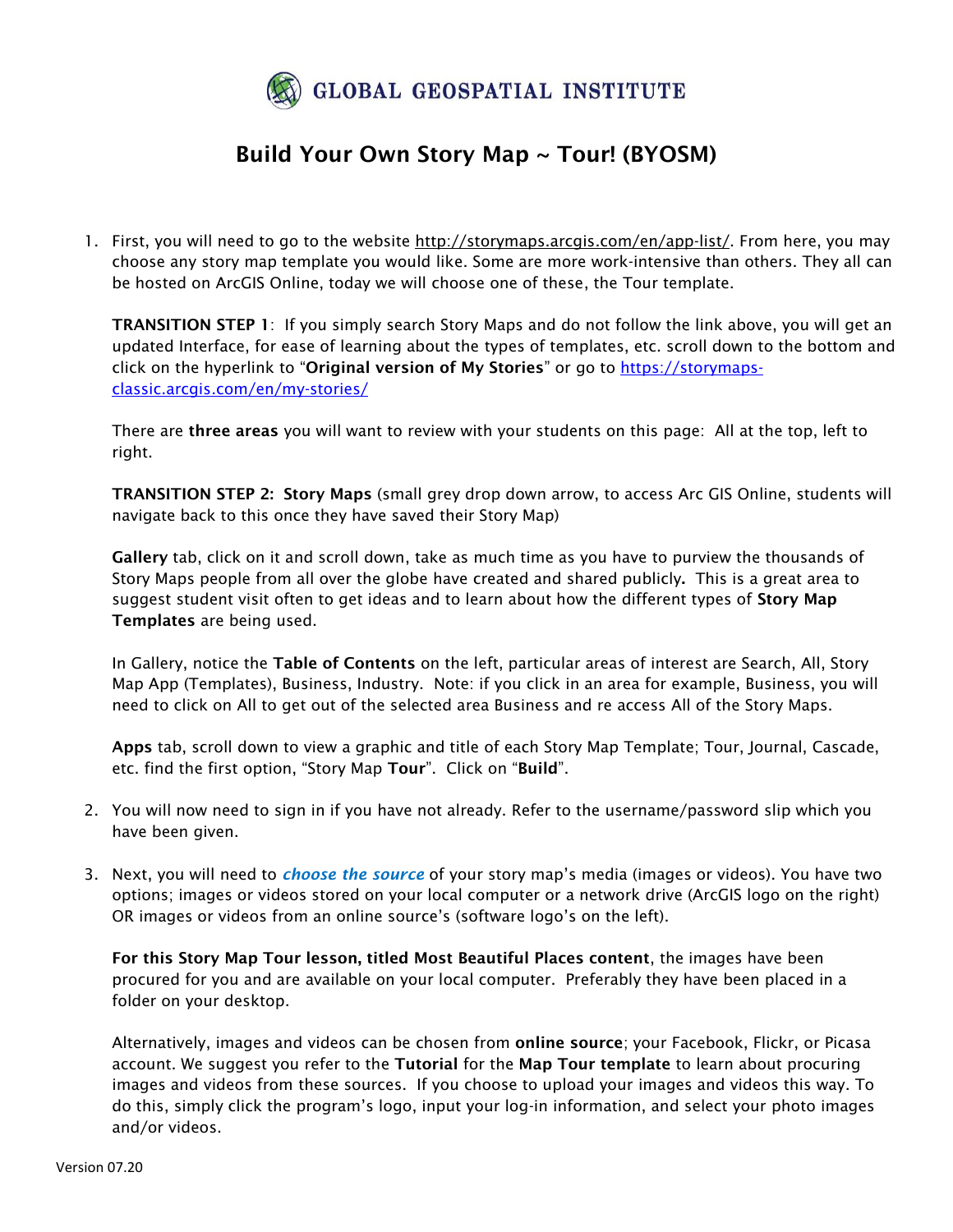From the online source: there are Advanced Option (two grey wheels), such as importing information, images and videos prepared in a csv file, specifics about this option can be found in the Tutorial section.

4. To begin adding your data and once you have located the images you will be working with, begin by clicking the ArcGIS Logo on the right side.

You will be prompted to list a "layer name" and a "folder". Simply put the title of your layer, for students and their privacy we suggest using First Initial and Last Name (i.e. JSmith). Leave Folder: as Root, click "Create the layer". This will create Create hosted Map Tour Layer. *Teachers: When done properly this will be an area student's can be graded on.* 

- 5. You now ready to add your first tour point! Click on the green box titled Select or drop picture. Navigate to where your images are located and click on the first image. NOTICE: what happens to the Media tab once your image has been loaded. How did it change?
- 6. Next, go to the next tab titled "Information". Add a relevant title and/or caption.
- 7. Next click on the Information tab and complete the requirements. Finally, click on the Location tab. There are three ways to input the location information. Entering the Lat/Long coordinate is the most precise.
- 8. Next, click on the tab titled "Location". You can choose a location for this tour point by entering Lat/Long coordinates, typing in the name of the location in the search box at the bottom, or clicking on the data point and moving it to the location on the map. Note: You may also choose the color of your tour marker in the upper-left of this window. Finally, click "Add Tour Point".
- 9. Repeat steps 5-8 until you have added all your images and created all your tour points.
- 10. Remember to Save your progress! Near the top of the page on the left is the Save button, notice when you click Save, what happens? You will get an error because you have to give your Story Map a title before you can save it. For privacy, we recommend students use their first initial and last name in the title, i.e. JSmith's Story Map Most Beautiful Places.
- 11. For some fun and exciting options, let's *personalize* your story map! In the upper-left corner, edit your title and subtitle by clicking the gray pencils above each. Change your background/base map by clicking "Change Basemap" on the right of your screen. Choose which type of base map would suit your story best.
- 12. Go to the "Settings" tab underneath "Application Configuration". Choose which layout you would prefer.

Go to the "Colors" tab and choose a color scheme. You may customize this by selecting the bottommost option.

Finally, go to the "Extent" tab. Click "Draw a New Extent."